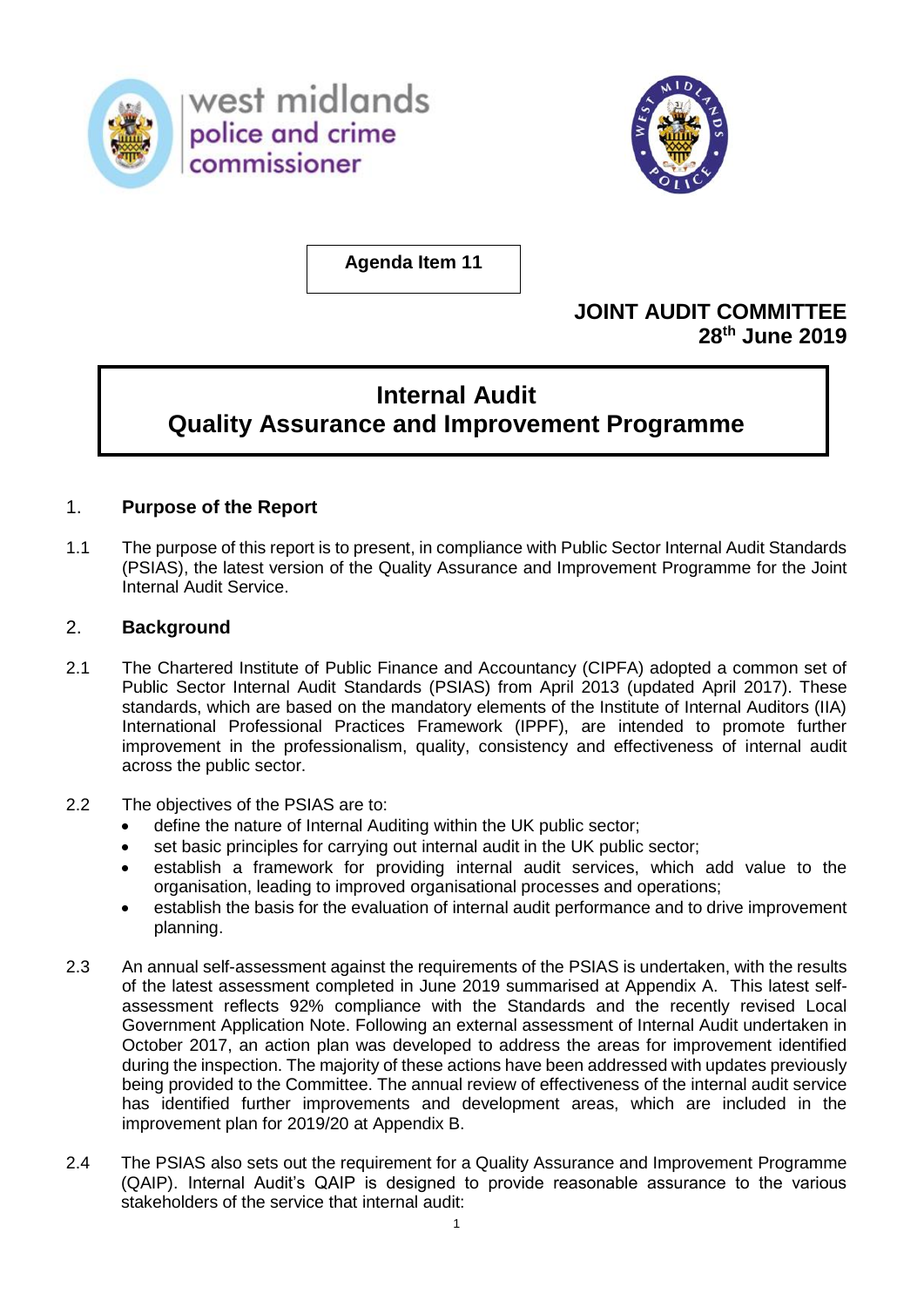- Performs its work in accordance with its Charter, which is consistent with the PSIAS;
- Operates in an effective and efficient manner; and
- Is perceived by stakeholders as adding value and continually improving its operations.
- 2.5 An assessment of compliance with the 2018/19 QAIP agreed by Committee in June 2018 is attached at Appendix C. This shows a high level of conformance with only a couple of omissions identified regarding seeking feedback from the Chair of Joint Audit Committee in the performance appraisal of the Head of Internal Audit and increasing the level of reporting to Executive team. Both will be addressed during 2019/20.
- 2.6 A review has been undertaken of the QAIP and no changes are required for 2019/20. The QAIP for 2019/20 is provided at Appendix D.

### 3 **RECOMMENDATIONS**

- 3.1 The Committee to note the report; including, compliance against PSIAS (Appendix A), the internal audit improvement plan for 2019/20 (Appendix B) and compliance with the requirements of the agreed QAIP for 2018/19 (Appendix C).
- 3.2 The Committee is also asked to approve the latest Quality Assurance and Improvement Programme (Appendix D).

**CONTACT OFFICER** Name: Lynn Joyce Title: Head of Internal Audit **BACKGROUND DOCUMENTS**

Public Sector Internal Audit Standards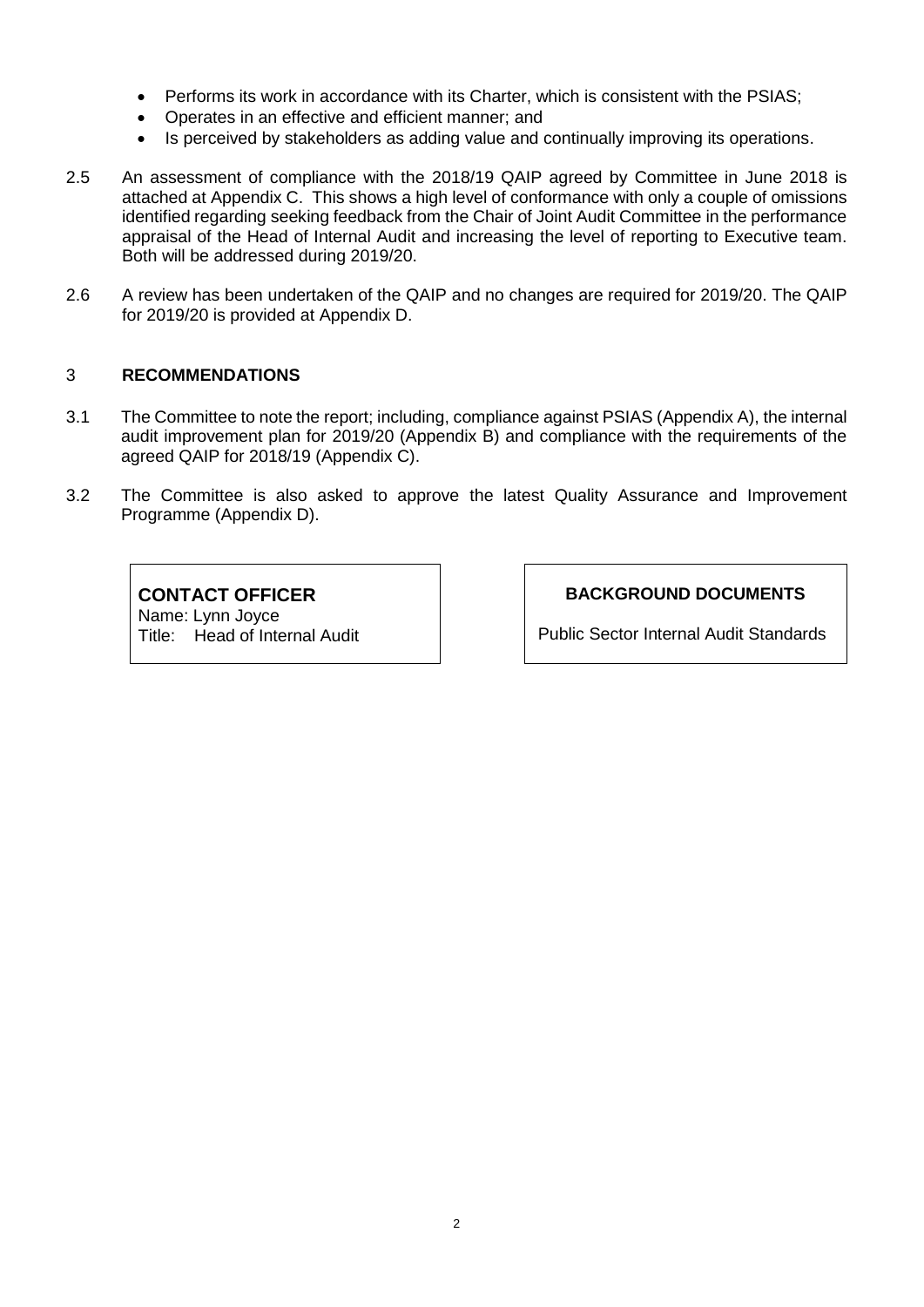# **PSIAS Self-Assessment 2018-19**

### **Attribute Standards:**

| <b>Ref</b>                                                  | <b>Standard</b>                          | <b>Ref</b> | <b>Description</b>                                                                                                           | <b>Assessment</b> |
|-------------------------------------------------------------|------------------------------------------|------------|------------------------------------------------------------------------------------------------------------------------------|-------------------|
| 1000                                                        | Purpose, Authority and<br>Responsibility | 1010       | Recognition of the Definition of Internal Auditing, the<br>Code of Ethics and the Standards in the Internal Audit<br>Charter | Compliant         |
| 1100                                                        | Independence and<br>Objectivity          | 1110       | Organisational Independence                                                                                                  | Mainly Compliant  |
|                                                             |                                          | 1111       | Direct Interaction with the Board                                                                                            | Compliant         |
|                                                             |                                          | 1120       | Individual Objectivity                                                                                                       | Compliant         |
|                                                             |                                          | 1130       | Impairment to Independence or Objectivity                                                                                    | Compliant         |
| 1200<br>Proficiency and<br>1210<br><b>Professional Care</b> |                                          |            | Proficiency                                                                                                                  | Compliant         |
|                                                             |                                          | 1220       | Due Professional Care                                                                                                        | Compliant         |
|                                                             |                                          | 1230       | <b>Continuing Professional Development</b>                                                                                   | Compliant         |
| 1300<br>Quality Assurance and<br>Improvement Programme      |                                          | 1310       | Requirements of the Q.A. and Improvement<br>Programme                                                                        | Compliant         |
|                                                             |                                          | 1311       | <b>Internal Assessments</b>                                                                                                  | Compliant         |
|                                                             |                                          | 1312       | <b>External Assessments</b>                                                                                                  | Compliant         |
|                                                             |                                          | 1320       | Reporting on the Q.A. and Improvement Programme                                                                              | Compliant         |
|                                                             |                                          | 1321       | Conforms with International Standards                                                                                        | N/A               |
|                                                             |                                          | 1322       | Disclosure of Non-Conformance                                                                                                | Compliant         |

### **Performance Standards:**

| <b>Ref</b> | <b>Standard</b>                                | <b>Ref</b> | <b>Description</b>                           | <b>Assessment</b> |
|------------|------------------------------------------------|------------|----------------------------------------------|-------------------|
| 2000       | Managing the Internal<br><b>Audit Activity</b> | 2010       | Planning                                     | Compliant         |
|            |                                                | 2020       | Communication and Approval                   | Mainly Compliant  |
|            |                                                | 2030       | Resource Management                          | Compliant         |
|            |                                                | 2040       | <b>Policies And Procedures</b>               | Compliant         |
|            |                                                | 2050       | Co-ordination                                | Compliant         |
|            |                                                | 2060       | Reporting to Senior Management and the Board | Mainly Compliant  |
| 2100       | Nature of Work                                 | 2110       | Governance                                   | Compliant         |
|            |                                                | 2120       | Risk Management                              | Compliant         |
|            |                                                | 2130       | Control                                      | Compliant         |
| 2200       | <b>Engagement Planning</b>                     | 2201       | <b>Planning Considerations</b>               | Compliant         |
|            |                                                | 2210       | <b>Engagement Objectives</b>                 | Compliant         |
|            |                                                | 2220       | <b>Engagement Scope</b>                      | Compliant         |
|            |                                                | 2230       | <b>Engagement Resource Allocation</b>        | Compliant         |
|            |                                                | 2240       | Engagement Work Programme                    | Compliant         |
| 2300       | Performing the<br>Engagement                   | 2310       | Identifying Information                      | Compliant         |
|            |                                                | 2320       | Analysis and Evaluation                      | Compliant         |
|            |                                                | 2330       | Documenting Information                      | Compliant         |
|            |                                                | 2340       | <b>Engagement Supervision</b>                | Compliant         |
| 2400       | <b>Communicating Results</b>                   | 2410       | Criteria for Communicating                   | Compliant         |
|            |                                                | 2420       | <b>Quality of Communications</b>             | Compliant         |
|            |                                                | 2421       | <b>Errors and Omissions</b>                  | Compliant         |
|            |                                                | 2430       | Compliance with International Standards      | N/A               |
|            |                                                | 2431       | Engagement Disclosure of<br>Non-Conformance  | Compliant         |
|            |                                                | 2440       | <b>Disseminating Results</b>                 | Compliant         |
|            |                                                | 2450       | <b>Overall Opinions</b>                      | Compliant         |
| 2500       | <b>Monitoring Progress</b>                     |            |                                              | Compliant         |
| 2600       | <b>Resolution of Senior</b>                    |            |                                              | Compliant         |
|            | Management's                                   |            |                                              |                   |
|            | <b>Acceptance of Risks</b>                     |            |                                              |                   |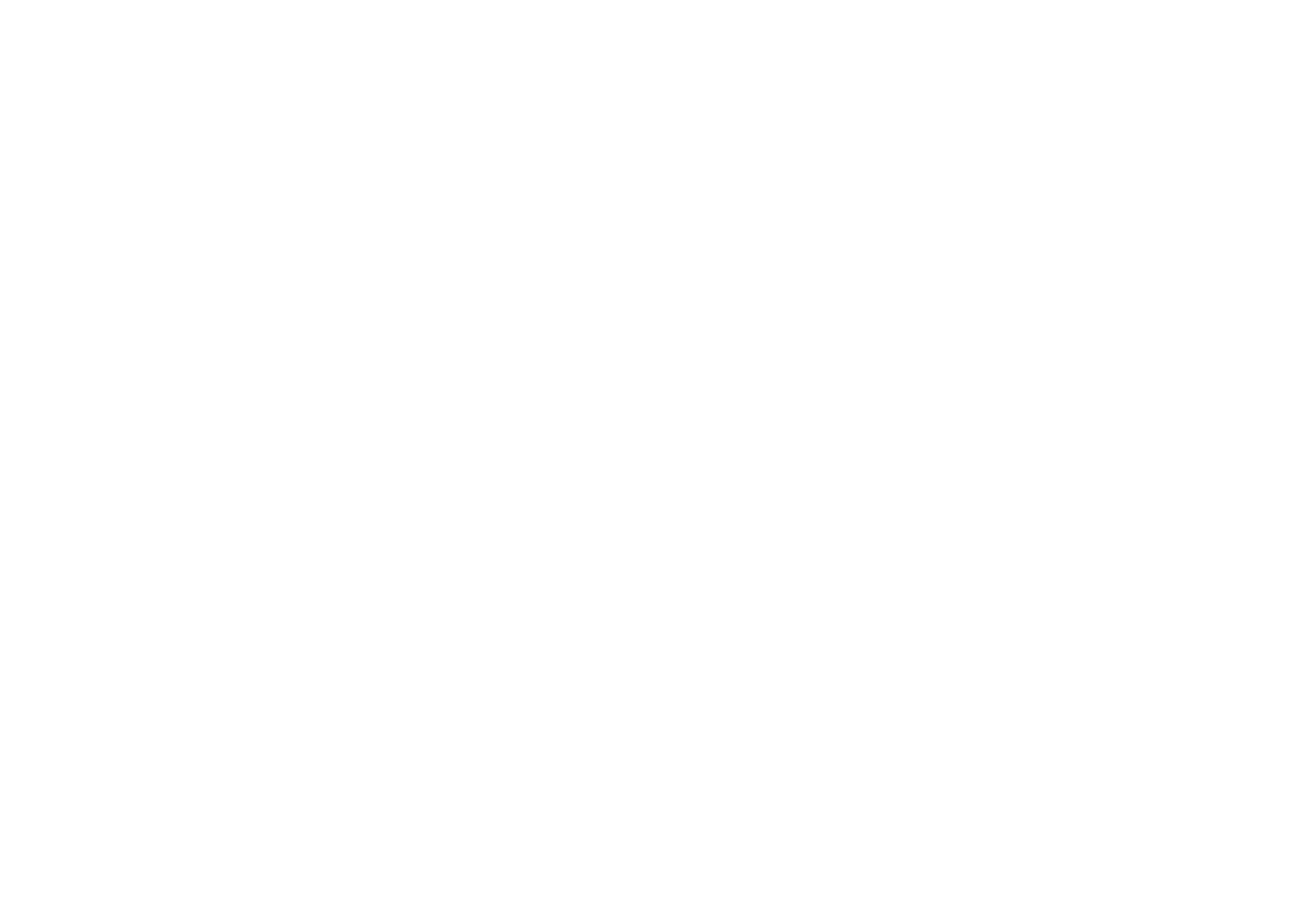# **Internal Audit Improvement Plan 2019/20**

### **Outstanding Recommendations and Suggestions for Improvement from External Assessment**

| <b>No</b>      | <b>Section of</b><br><b>PSIAS</b> | <b>Recommendation/Suggestion for</b><br><b>Improvement</b>                                                                | <b>Response</b>                                                                                                                                                                                                                                                                                                                                                                                                                                                                                                                                                                                                                                                                                                                                                                                                                                                                                                         | <b>Action</b><br>date        | <b>Progress Update</b>                                                                                                                                                                                                                                                                                                                                                                                                                                                                                                                                                                                                                                                                                  |
|----------------|-----------------------------------|---------------------------------------------------------------------------------------------------------------------------|-------------------------------------------------------------------------------------------------------------------------------------------------------------------------------------------------------------------------------------------------------------------------------------------------------------------------------------------------------------------------------------------------------------------------------------------------------------------------------------------------------------------------------------------------------------------------------------------------------------------------------------------------------------------------------------------------------------------------------------------------------------------------------------------------------------------------------------------------------------------------------------------------------------------------|------------------------------|---------------------------------------------------------------------------------------------------------------------------------------------------------------------------------------------------------------------------------------------------------------------------------------------------------------------------------------------------------------------------------------------------------------------------------------------------------------------------------------------------------------------------------------------------------------------------------------------------------------------------------------------------------------------------------------------------------|
| R <sub>6</sub> | 2020<br>2060                      | The IAM should, as a minimum, present the<br>annual audit plan and annual audit report to<br>the Force Executive          | Both the annual audit plan and annual audit report are reported<br>to the Senior Management Team, as defined in the Charter, and<br>to the Joint Audit Committee. The Deputy Chief Constable and<br>Director of Commercial Services are the liaison point into the<br>Force Executive Team. The current arrangements are therefore<br>considered appropriate to meet the requirements of the<br>Standard.<br>In addition, the Joint Audit Committee Annual report includes<br>reference to the work of internal audit and this is reported both to<br>the Strategic Police and Crime Board and to the Executive<br>Team.<br>An annual presentation from Audit will however be provided to<br>the Executive team to supplement any reports that Deputy Chief<br>Constable and Director of Commercial Services already bring to<br>the Executive Team. The content and timing of the briefing is<br>yet to be determined. | Sept 2019<br>and Feb<br>2020 | Force Executive Team have agreed<br>timescales for reporting. This includes:<br>Aug/Sept 19 - mid-year update of<br>progress against plan<br>Feb 2020 - proposed plan for<br>2020/21                                                                                                                                                                                                                                                                                                                                                                                                                                                                                                                    |
| S <sub>2</sub> | 1300                              | Invite others from within the organisation,<br>including the Joint Audit Committee, to<br>contribute to self-assessments. | Members of the Joint Audit Committee will be asked to validate<br>the IAM self-assessment periodically.                                                                                                                                                                                                                                                                                                                                                                                                                                                                                                                                                                                                                                                                                                                                                                                                                 | Not yet<br>progressed        | Not yet progressed: Timing for any input<br>from JAC is still to be considered.                                                                                                                                                                                                                                                                                                                                                                                                                                                                                                                                                                                                                         |
| S <sub>6</sub> | 2500                              | Provide more information on the follow-up<br>process                                                                      | To be included on future training programme for Joint Audit<br><b>Committee Members</b>                                                                                                                                                                                                                                                                                                                                                                                                                                                                                                                                                                                                                                                                                                                                                                                                                                 | Partly                       | Further information on the follow-up<br>process was incorporated into quarterly<br>update reports, which now include<br>following detail 'Internal Audit follow-up<br>recommendations to ensure they have<br>been implemented. All recommendations<br>are followed up six months following the<br>date the final audit report is issued to<br>establish progress in implementing the<br>recommendations. Any that remain<br>outstanding following the six month<br>follow-up review continue to be followed-<br>up every three months until confirmation<br>is received of implementation'<br>Not yet progressed: Training<br>requirements for Committee Members are<br>to be determined during 2019/20 |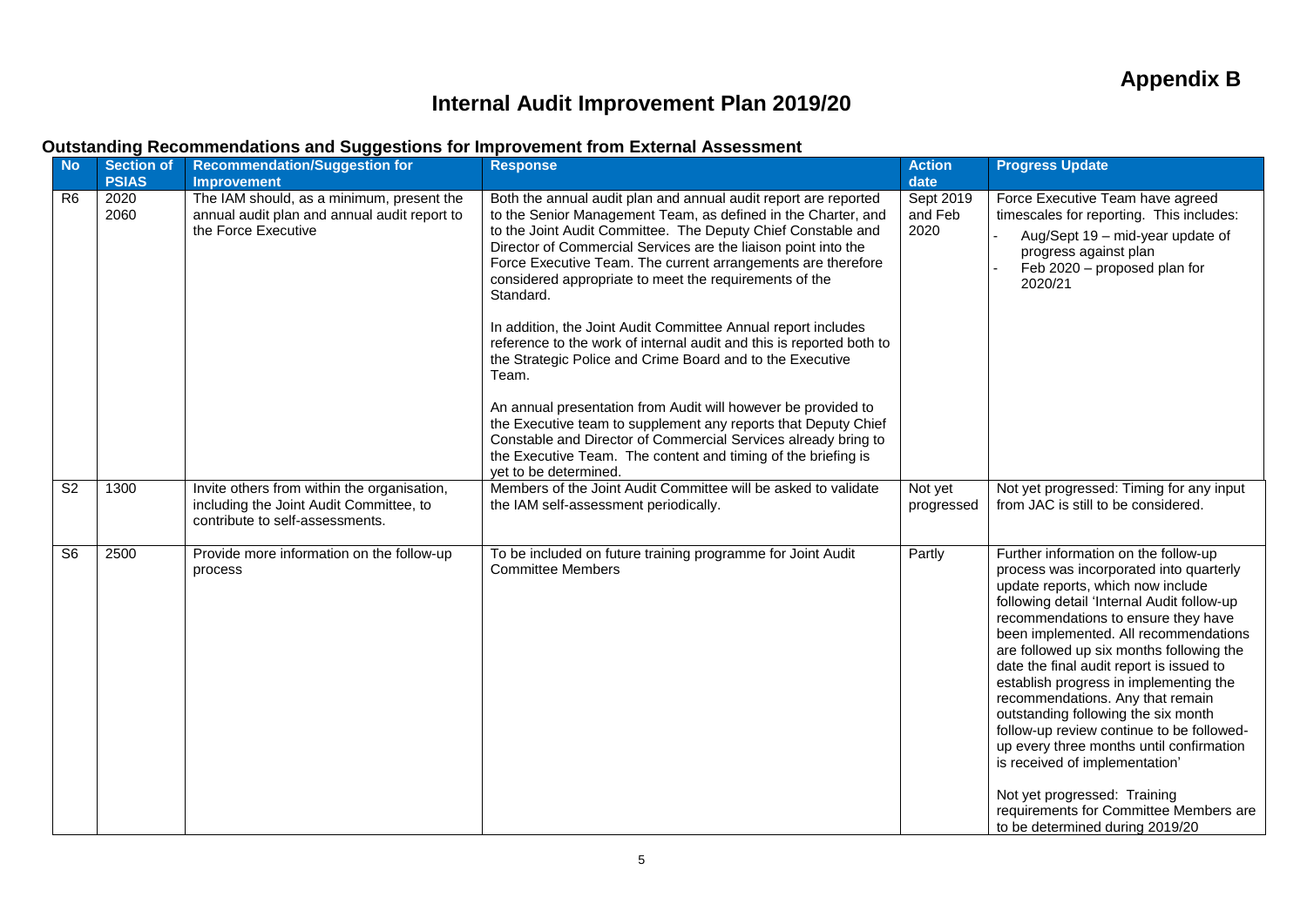### **Additional Improvement and Development Actions for 2019/20**

| <b>No</b> | <b>Section of</b><br><b>PSIAS*</b> | <b>Action</b>                                                                                                                                                                                                                                                                                                                                                                                                                                                  | <b>Responsible Officer</b>                      | <b>Action date</b> |
|-----------|------------------------------------|----------------------------------------------------------------------------------------------------------------------------------------------------------------------------------------------------------------------------------------------------------------------------------------------------------------------------------------------------------------------------------------------------------------------------------------------------------------|-------------------------------------------------|--------------------|
|           | 1311                               | <b>Customer Feedback</b><br>Rate of return of post audit surveys for 2018/19 was 46% and for Senior Management Survey 16%.<br>To try and increase these figure, a process of issuing reminders will be formalised for Post Audit<br>surveys. Record of reminders will be recorded in Galileo and progress discussed at one to one's.<br>For senior management survey, explore the options of survey being issued by Senior Management<br>Team representatives. | Head of Internal Audit /<br>Internal Audit Team | <b>July 2019</b>   |
| 2         | 2040                               | <b>Working Paper Software</b><br>Galileo software is used for documenting audit working papers. The system has been in place for a<br>number of years and newer versions are now available. It is likely that sometime in the future the<br>current version may no longer be supported. Investigate the benefits of the new system and<br>determine whether upgrade would be beneficial.                                                                       | <b>Head of Internal Audit</b>                   | March 2020         |
| 3         | 1210                               | <b>Job Descriptions</b><br>Job descriptions are available for all posts in the internal audit team, however due to revisions to<br>PSIAS in 2017 and more recently the Local Government Application Note in 2019, a review of job<br>descriptions will be undertaken by the Head of Internal Audit to ensure they remain up to date. Any<br>changes to the competency framework for the internal audit team will also be considered as part of<br>this review. | <b>Head of Internal Audit</b>                   | December 2019      |
| 4         | 1110                               | <b>Organisational Independence</b><br>To ensure requirement of standards in relation to Organisational Independence can be fully met, the<br>CFO should seek feedback from the Chair of JAC for all future appraisals of the Head of Internal<br>Audit                                                                                                                                                                                                         | Chief Finance Officer.                          | <b>July 2019</b>   |
| 5         |                                    | Improvement of elapsed time taken to undertake audit.<br>During the review of effectiveness, it was identified that some audits have taken a significant length<br>of time to complete. Work will be undertaken during 2019/20 to understand why this is happening,<br>identify any blockages in the process, including communication and resource issues.                                                                                                     | Head of Internal Audit                          | December 2019      |

*\*These improvement actions do not impact on current compliance with PSIAS standards, they aim to further enhance effectiveness of the internal audit team*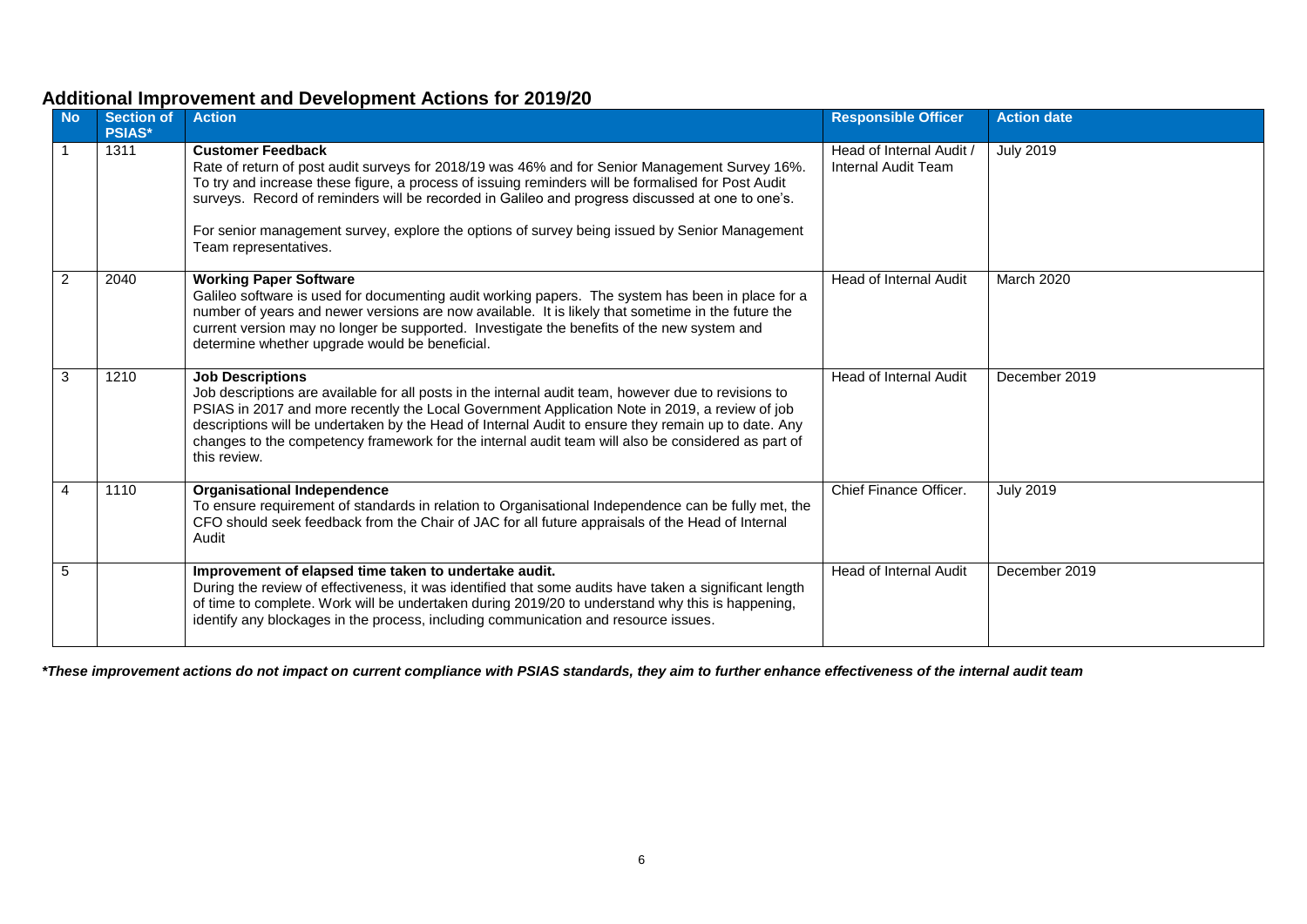# **Quality Assurance and Improvement Programme - Compliance Assessment 2018/19**

| No.            | <b>QAIP requirement</b>                                                                                                           | <b>Frequency</b> | <b>Timing</b>                                          | <b>Result</b>   | <b>Comment</b>                                                                                                                                                                                                                                                                                                                                          |
|----------------|-----------------------------------------------------------------------------------------------------------------------------------|------------------|--------------------------------------------------------|-----------------|---------------------------------------------------------------------------------------------------------------------------------------------------------------------------------------------------------------------------------------------------------------------------------------------------------------------------------------------------------|
| $\mathbf{1}$   | <b>Quality Assurance and Improvement Plan (QAIP)</b>                                                                              |                  |                                                        |                 |                                                                                                                                                                                                                                                                                                                                                         |
| 1.1            | QAIP Maintained for Internal Audit (As required by<br>International Standards for Professional Practice of Internal<br>Audit)     | Annual review    | June                                                   | Achieved        | Updated annually. 2018/19 QAIP reported to JAC in June 2018.<br>2019/20 reported to JAC in June 2019.                                                                                                                                                                                                                                                   |
| 1.2            | QAIP aligns with IIA and PSIAS (1300)                                                                                             | Annual review    | June                                                   | <b>Achieved</b> | Checks undertaken to standard 1300. Full compliance. Confirmed<br>during external assessment in 2017/18. Confirmed during self-<br>assessment undertaken 2018/19.                                                                                                                                                                                       |
| 1.3            | QAIP comprises:<br>Internal assessments - ongoing<br>Internal assessments - periodic<br>External assessments - Once every 5 years | Annual review    | June                                                   | Achieved        | QAIP incorporates internal and external assessments.<br>All internal audit activities are subject to ongoing assessment.<br>Self-assessment against PSIAS is undertaken annually by the Head<br>of Internal Audit and reported to JAC.<br>External Assessment undertaken 2017/18. Next external inspection<br>due by October 2022.                      |
| 2 <sup>2</sup> | <b>Internal Assessments - Ongoing</b>                                                                                             |                  |                                                        |                 |                                                                                                                                                                                                                                                                                                                                                         |
| 2.1            | The maintenance of an integrated audit management,<br>documentation and reporting system to ensure consistency                    | Ongoing          | Continual<br>maintenance                               | <b>Achieved</b> | Galileo audit system is used to promote consistency.<br>*Now on older version of software. Contact was made with supplier<br>during 2018/19 and existing version will continue to be supported for<br>some time. Assessment to be undertake during 2019/20 of additional<br>functionality within new system and whether upgrade would be<br>beneficial. |
| 2.2            | Management supervision of all engagements                                                                                         | Ongoing          | Continual<br>throughout each<br>audit                  | <b>Achieved</b> | All engagement planning documents, terms of reference and working<br>papers are reviewed by Head of Internal Audit or delegated Principal<br>Auditor.<br>All reports are subject to review by the Head of Internal Audit before<br>issuing to client.                                                                                                   |
| 2.3            | Structured, documented review of working papers and draft<br>reports by internal audit management                                 | Ongoing          | Upon conclusion of<br>fieldwork for each<br>audit      | <b>Achieved</b> | As above. The review process is evidenced in the Galileo audit<br>system.                                                                                                                                                                                                                                                                               |
| 2.4            | Feedback from audit clients obtained through post audit<br>questionnaires at the closure of each engagement                       | Ongoing          | After each audit                                       | Achieved        | Post Audit Questionnaires are issued to the client at the time the final<br>report is issued. Rate of return for 2018/19 was 46% at the time of<br>reporting.                                                                                                                                                                                           |
| 2.5            | Monitoring of internal performance targets and quarterly<br>reporting to the Joint Audit Committee                                | Monthly          | Monitored monthly<br>(Reported to JAC<br>each quarter) | Achieved        | Internal targets are monitored monthly with updates being provided to<br>JAC at quarterly meetings.<br>Monthly activity reports are produced which are used to inform one to<br>one discussions with internal audit staff.                                                                                                                              |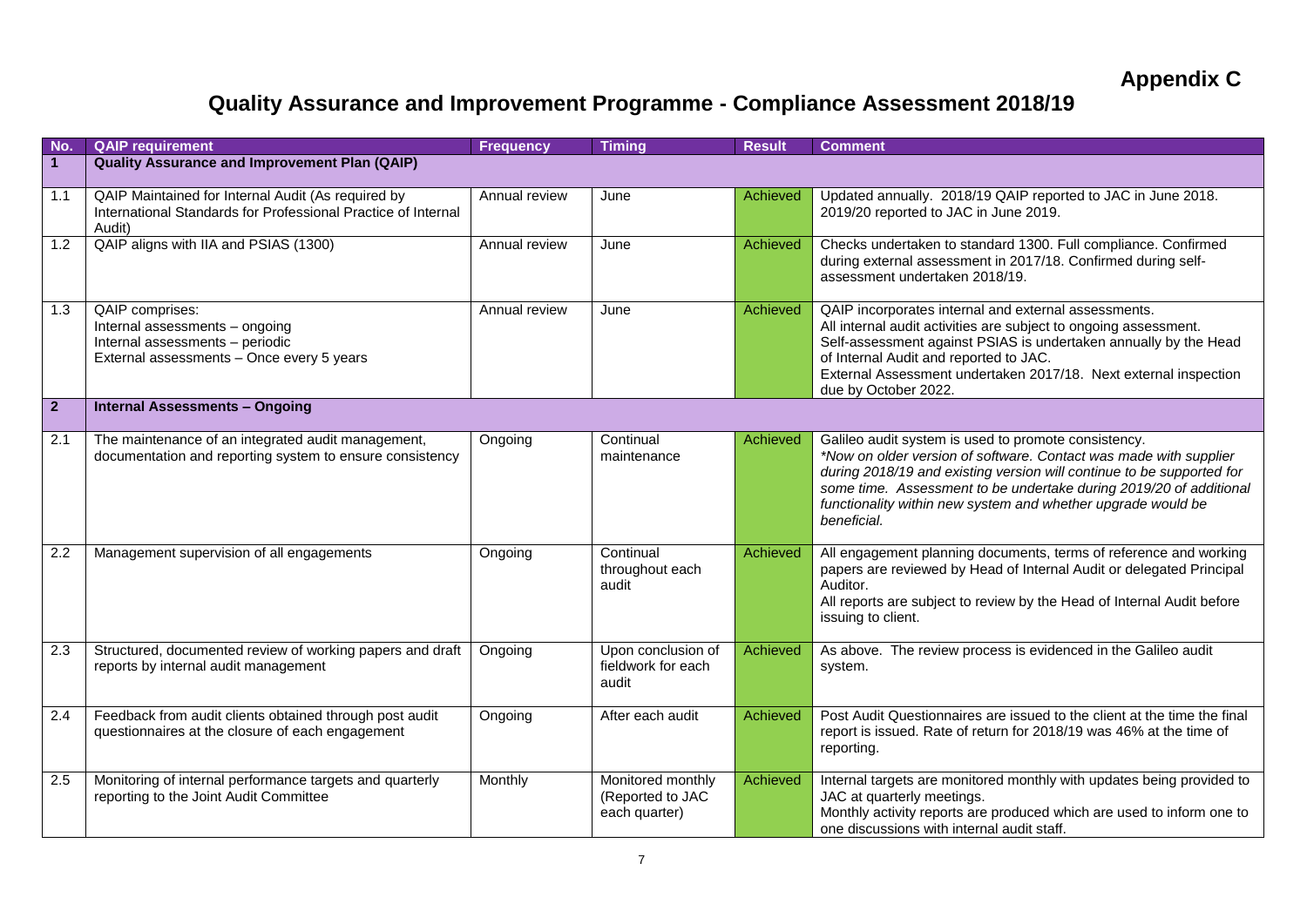| No.                     | <b>QAIP requirement</b>                                                                                                                                                                                                                                               | <b>Frequency</b> | <b>Timing</b>                             | <b>Result</b>                 | <b>Comment</b>                                                                                                                                                                                                                                                                                                                       |
|-------------------------|-----------------------------------------------------------------------------------------------------------------------------------------------------------------------------------------------------------------------------------------------------------------------|------------------|-------------------------------------------|-------------------------------|--------------------------------------------------------------------------------------------------------------------------------------------------------------------------------------------------------------------------------------------------------------------------------------------------------------------------------------|
| 2.6                     | Review and approval of all final reports, recommendations<br>and levels of assurance by the Head of internal Audit                                                                                                                                                    | Ongoing          | After each audit                          | Achieved                      | All final reports are signed off by Head of Internal Audit prior to issue.                                                                                                                                                                                                                                                           |
|                         |                                                                                                                                                                                                                                                                       |                  |                                           |                               |                                                                                                                                                                                                                                                                                                                                      |
| 3 <sup>2</sup>          | <b>Internal Assessments - Periodic</b>                                                                                                                                                                                                                                |                  |                                           |                               |                                                                                                                                                                                                                                                                                                                                      |
| 3.1                     | Quarterly Progress Reports to the Joint Audit Committee<br>which include progress against the annual plan, reports<br>issued during the period including details of the opinion and<br>summaries of key issues and outcomes from the work<br>undertaken in the period | Quarterly        | June, September,<br>December and<br>March | Achieved                      | Internal Audit update report presented at all meetings of JAC during<br>2018/19. These reports include details of finalised audits with more<br>detail being provided of those audits awarded a Limited or Minimal<br>opinion                                                                                                        |
| 3.2                     | Annual Satisfaction Surveys to key stakeholders                                                                                                                                                                                                                       | Annual           | April                                     | Achieved                      | 2018/19 annual senior management survey was issued April 2019.<br>This survey targets Heads of Service, Assistance Directors and<br>Executive Team. Response rate was low during 2018/9 with only 16%<br>of managers responding.                                                                                                     |
| 3.3                     | Annual self-assessment of conformance with PSIAS                                                                                                                                                                                                                      | Annual           | June                                      | Achieved                      | Reported to JAC as part of PSIAS annual review.                                                                                                                                                                                                                                                                                      |
| 3.4                     | Annual review of compliance against the requirements of<br>the QAIP, the results of which are reported to senior<br>management and the Joint Audit Committee                                                                                                          | Annual           | June                                      | Achieved                      | Reported to JAC in June 2019.                                                                                                                                                                                                                                                                                                        |
| 3.5                     | Feedback from the Chief Finance Officer and Chair of the<br>Joint Audit Committee to inform the annual appraisal of the<br>Head of Internal Audit in accordance with Standard 1100                                                                                    | Annual           | November                                  | <b>Not</b><br><b>Achieved</b> | Both CFO and JAC Chair contributed to the Performance<br>Development Review (PDR) of Head of Internal Audit in November<br>2017.<br>The Chair of JAC was not asked to contribute to the PDR process<br>undertaken in January 2019. A contribution from the Chair will be<br>sought for the interim PDR to be held in June/July 2019. |
|                         |                                                                                                                                                                                                                                                                       |                  |                                           |                               |                                                                                                                                                                                                                                                                                                                                      |
| 3.6                     | Periodic Skills and Competency exercise for each Internal<br>Auditor                                                                                                                                                                                                  | Annual           | November                                  | Achieved                      | Competency framework used as part of Internal Audit staff PDRs in<br>January 19. The framework is used to guide training and<br>development targets.                                                                                                                                                                                 |
| $\overline{\mathbf{4}}$ | <b>External Assessment</b>                                                                                                                                                                                                                                            |                  |                                           |                               |                                                                                                                                                                                                                                                                                                                                      |
|                         | An external assessment will occur at least once every five<br>years to ensure continued application of professional<br>standards                                                                                                                                      | 5-Yearly         |                                           | Achieved                      | External Assessment undertaken October 2017.<br>Next external assessment due no later than October 2022.                                                                                                                                                                                                                             |
| 5 <sup>5</sup>          | <b>Review of QAIP</b>                                                                                                                                                                                                                                                 |                  |                                           |                               |                                                                                                                                                                                                                                                                                                                                      |
|                         | This document will be reviewed at least on an annual basis                                                                                                                                                                                                            | Annual           | June                                      | Achieed                       | Reported in June 18 and reviewed June 19                                                                                                                                                                                                                                                                                             |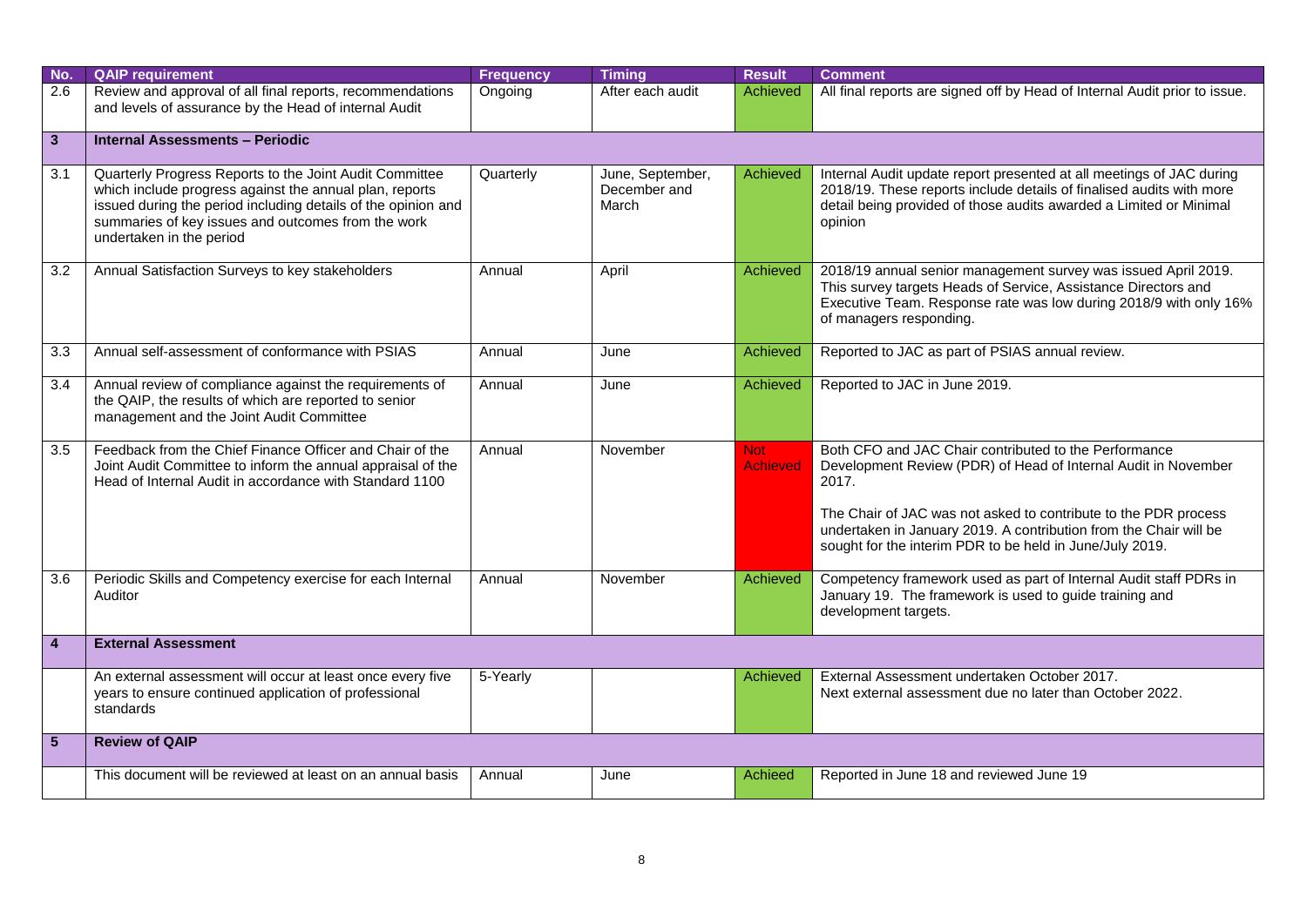**Appendix D**



west midlands police and crime commissioner

# **Internal Audit Quality Assurance and Improvement Programme (QAIP) 2019/20**

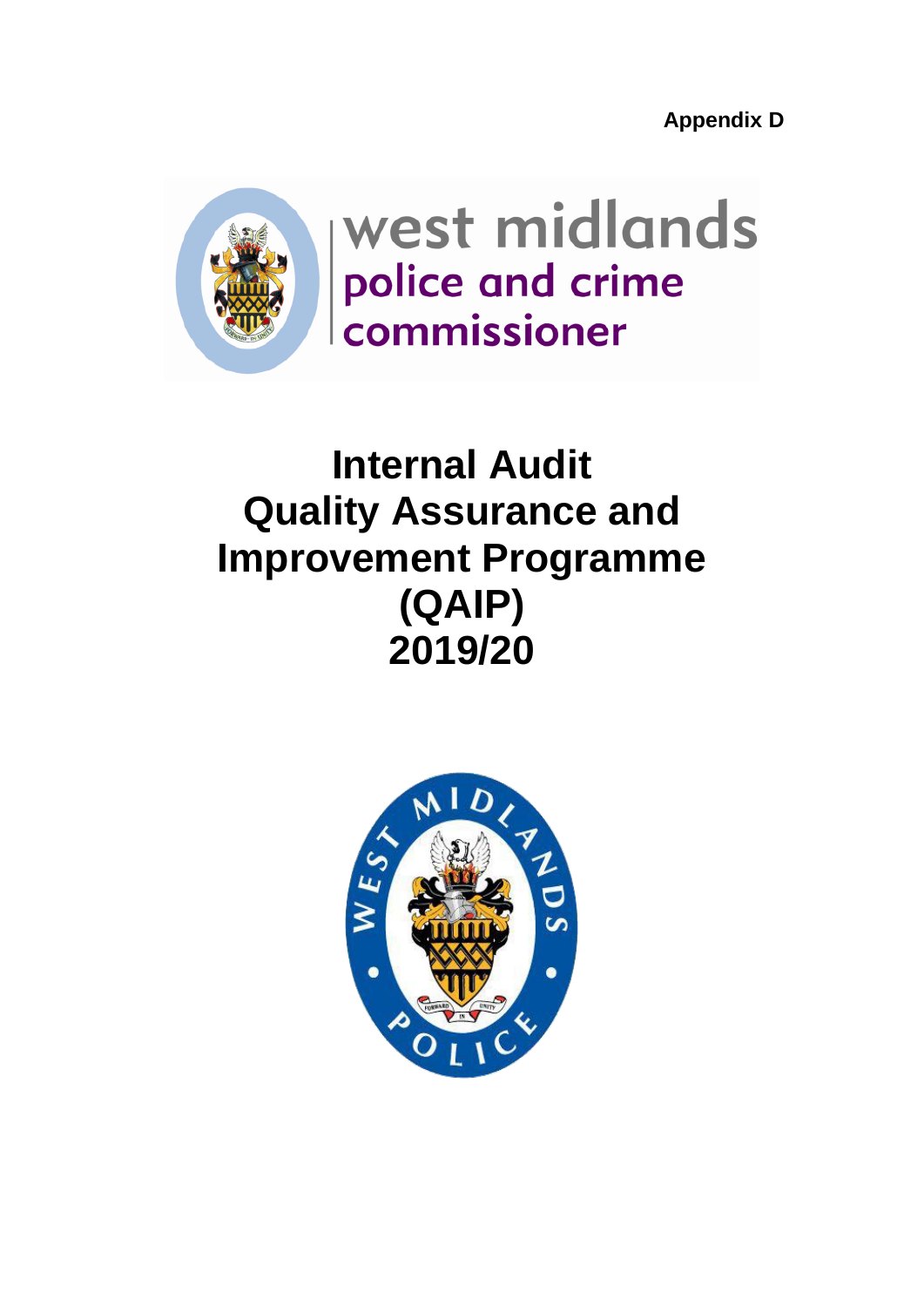#### **1 Introduction**

- 1.1 Internal Audit's Quality Assurance and Improvement Programme (QAIP) is designed to provide reasonable assurance to the various stakeholders of the service that Internal Audit:
	- Performs its work in accordance with its Charter, which is consistent with the Public Sector Internal Audit Standards (PSIAS);
	- Operates in an effective and efficient manner; and
	- Is perceived by stakeholders as adding value and continually improving its operations.
- 1.2 Internal Audit's QAIP covers all aspects of Internal Audit activity in accordance with the PSIAS Standard 1300 (Quality Assurance and Improvement Programme), including:
	- Monitoring the Internal Audit activity to ensure it operates in an effective and efficient manner (1300);
	- Ensuring compliance with the PSIAS' Definition of Internal Auditing and Code of Ethics (1300);
	- Helping the Internal Audit activity add value and improve organisational operations (1300);
	- Undertaking both periodic and on-going internal assessments (1311); and
	- Commissioning an external assessment to the Joint Audit Committee at least once every five years, the results of which are communicated to the Joint Audit Committee (1312 & 1320).
- 1.3 The Head of Internal Audit is ultimately responsible for the QAIP, which covers all Internal Audit activities.

#### **2 Internal Assessments**

2.1 In accordance with the PSIAS Standard, internal assessments are undertaken through both on-going and periodic reviews.

### **On-going Reviews**

- 2.2 Continual assessments of quality are undertaken via:
	- The maintenance of an integrated audit management, documentation and reporting system to ensure consistency;
	- Management supervision of all engagements;
	- Structured, documented review of working papers and draft reports by Internal Audit management;
	- Feedback from audit clients obtained through post audit questionnaires at the closure of each engagement;
	- Monitoring of internal performance targets (Appendix 1) and quarterly reporting to the Joint Audit Committee; and
	- Review and approval of all final reports, recommendations and levels of assurance by the Head of Internal Audit.

### **Periodic Reviews**

2.3 The Internal Audit service operates to a Charter that mandates compliance with relevant professional standards and specifically the definition of Internal Auditing, the Code of Ethics and the PSIAS which is regularly reviewed.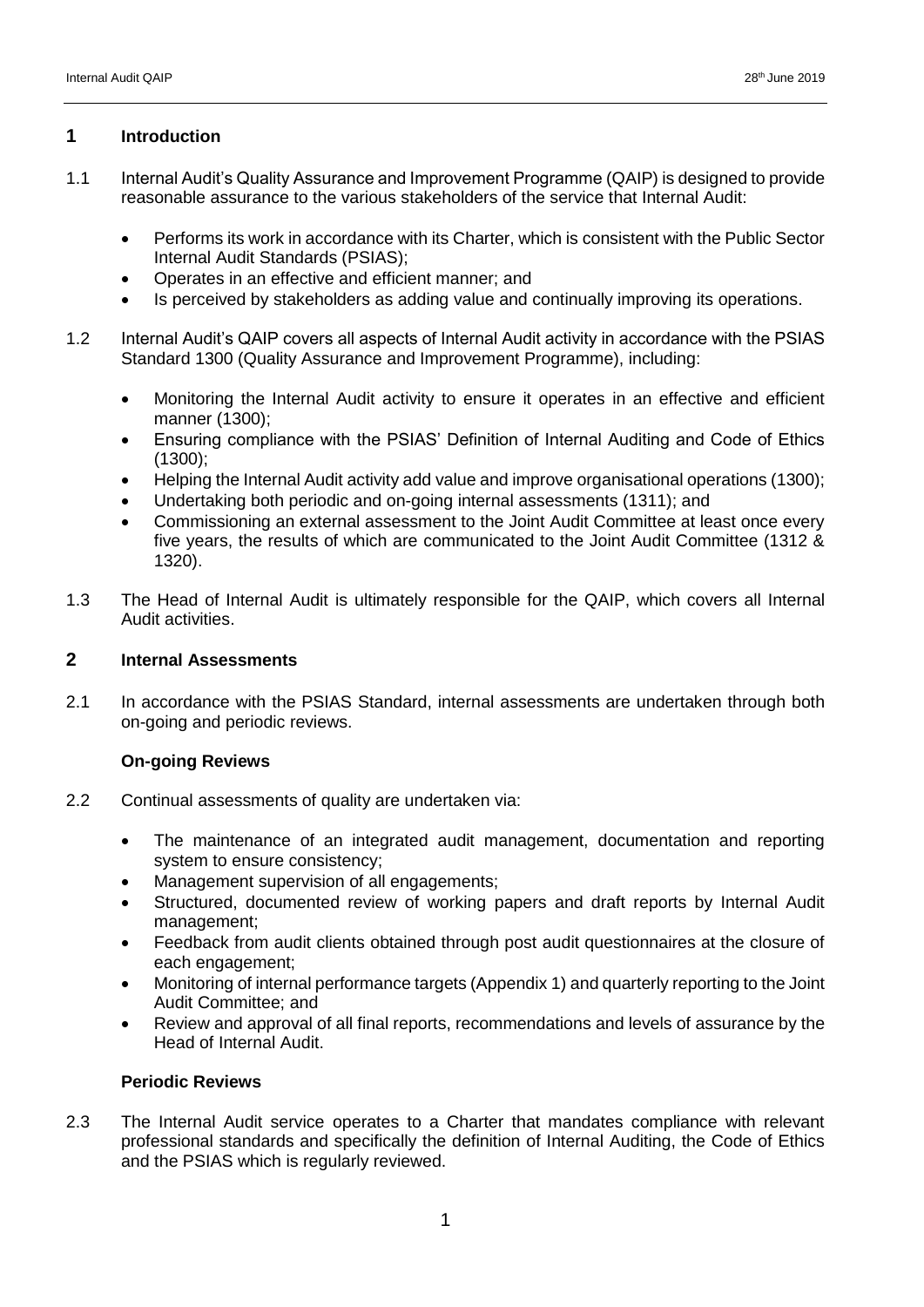- 2.4 Periodic assessments are designed to evaluate conformance with these standards and are conducted via:
	- Quarterly Progress Reports to the Joint Audit Committee which includes progress against the annual plan, reports issued during the period including details of the opinion and summaries of key issues and outcomes from the work undertaken in the period;
	- Annual Satisfaction Surveys to key stakeholders;
	- Annual self-assessment of conformance with PSIAS;
	- Annual review of compliance against the requirements of the QAIP, the results of which are reported to senior management and the Joint Audit Committee;
	- Feedback from the Chief Finance Officer and Chair of the Joint Audit Committee to inform the annual appraisal of the Head of Internal Audit in accordance with Standard 1100; and
	- Periodic Skills and Competency exercise for each Internal Auditor.
- 2.5 Significant areas of non-compliance with PSIAS identified through internal assessment will be reported in the Internal Audit Annual Report and used to inform the Annual Governance Statement.
- 2.6 Results of internal assessments will be reported to the Joint Audit Committee at least annually. The Head of Internal Audit will implement appropriate follow-up to any identified actions to ensure continual improvement of the service.
- 2.7 The Head of Internal Audit will also periodically identify improvement requirements, for example in respect of audit planning, assurance mapping, audit processes, counter fraud, skills development for the team, audit profile and performance.

#### **3 External Assessments**

- 3.1 An external assessment will occur at least once every five years to ensure continued application of professional standards. This process will express an opinion about Internal Audit's conformance with the Standards, Definition of Internal Audit and Code of Ethics and include recommendations for improvement, as appropriate.
- 3.2 The appointment of the External Assessor and scope of the External Assessment will be approved by the Joint Audit Committee.
- 3.3 The external assessment will consist of a broad scope of coverage that should include the following elements of Internal Audit activity:
	- Conformance with the Standards, Definition of Internal Auditing, the Code of Ethics, and Internal Audit's Charter, plans, policies and practices;
	- Expectations of Internal Audit as expressed by senior management and operational management;
	- Tools and techniques used by Internal Audit;
	- The mix of knowledge, experiences and disciplines within the team; and
	- Whether Internal Audit adds value and improves the organisation's operations.
- 3.4 Results of external assessments will be reported to the Joint Audit Committee at the earliest opportunity following receipt of the external assessors report. The external assessment report will be accompanied by a written action plan in response to significant comments and recommendations identified. Any significant areas identified of non-conformance will be reported in the Annual Internal Audit Report.

#### **4 Review of the QAIP**

4.1 This document will be reviewed at least on an annual basis.